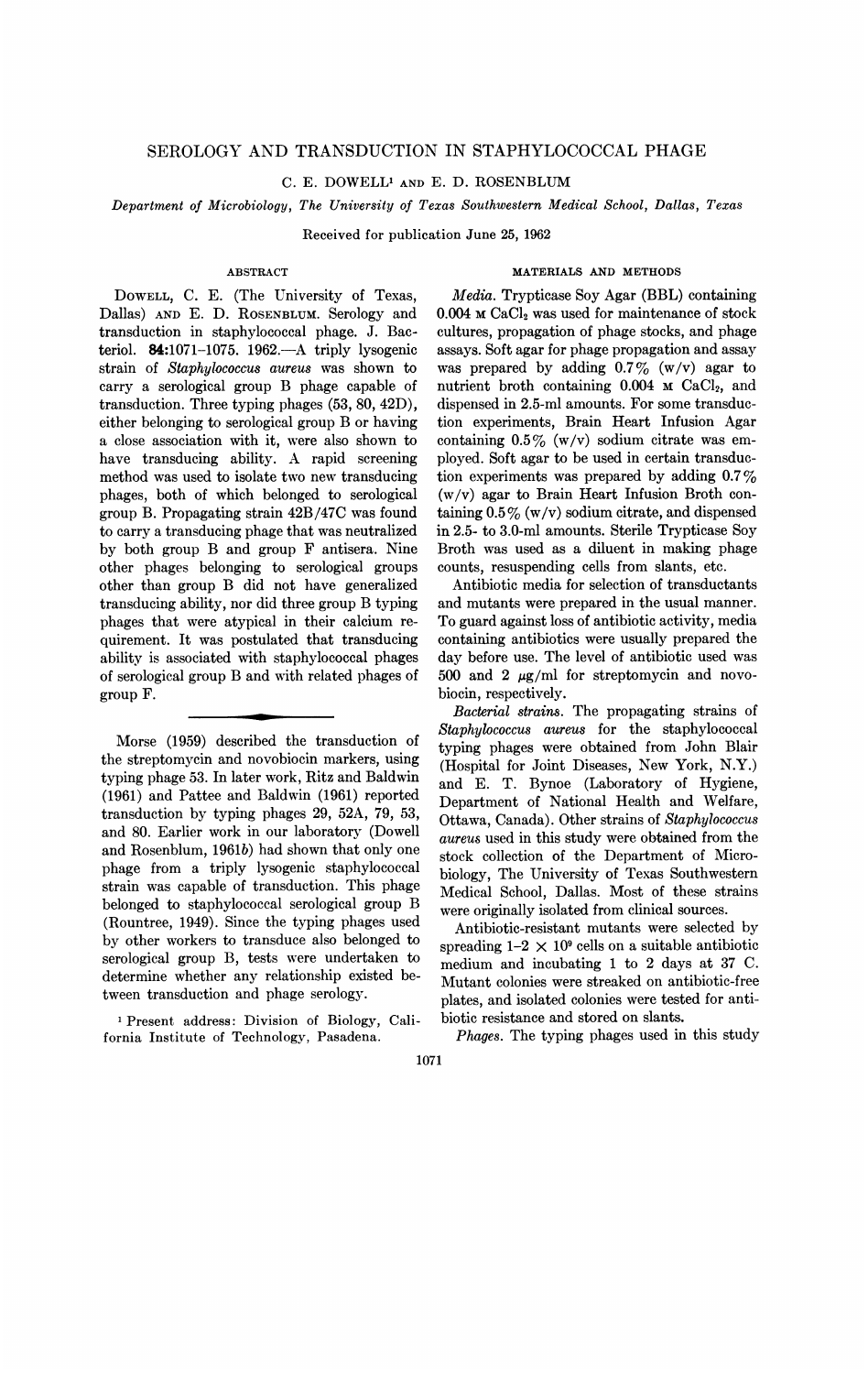were obtained from Drs. Blair and Bynoe. Additional phages were isolated from lysogenic staphylococcal strains by methods previously described (Rosenblum and Dowell, 1960).

Phage stocks were prepared in one of two ways. The agar layer method was routinely used for the propagation of phage stocks (Swanstrom and Adams, 1951; Blair and Carr, 1953). The ultraviolet induction method (Lwoff, Siminovitch, and Kjeldgaard, 1950; Welsch, Cavallo, and Cantelmo, 1953) was adapted for certain experiments to obtain phages from lysogenic strains. In this procedure, the lysogenic strain to be induced was grown to approximately 108 cells/ml in 10 ml of Trypticase Soy Broth. The culture was then centrifuged for 15 min at 2,200  $\times$  g and the supernatant fluid discarded. The cells were resuspended in 5 ml of saline, transferred to a petri dish, and the uncovered dish was irradiated for 10 see at 60 cm from a 15-w General Electric germicidal lamp. After irradiation, the cell suspension was transferred to a sterile tube, and 5 ml of double-strength Trypticase Soy Broth were added. The tube was incubated with shaking at 37 C for 3 hr; then, after remaining overnight at room temperature, the lysate was filtered through an ultrafine sintered-glass filter, tested for sterility, and stored at 4 C.

Preparation of phage antisera. Antisera against three serological groups of staphylococcal phages (Rountree, 1949) were prepared in the following manner, using typing phages 6, 29, and 77 as the immunizing agents for serological groups A, B, and F, respectively. Rabbits, usually a group of three for each phage, were injected subcutaneously with 5 ml of high-titer phage filtrate at 5-day intervals for a total of six injections each; <sup>1</sup> week after the last injection, a test rabbit was bled from the ear vein and a phage neutralization test (Rountree, 1949) was performed on the serum. If the test gave a satisfactory neutralization titer  $(1:1,000$  or better), 50 ml of blood were taken by cardiac puncture from each rabbit and 50 ml of saline were injected intraperitoneally. The next day, the rabbits were exsanguinated and the sera from both bleedings were stored in the frozen state in screw-cap tubes.

Density-gradient studies. Analytical densitvgradient centrifugation was carried out by the procedures of Weigle, Meselson, and Paigen (1959). Phage stocks in broth were concentrated either by differential centrifugation (Seto,

Kaesberg, and Wilson, 1956) or by centrifugation in the no. 40 rotor of a Spinco (model L) preparative ultracentrifuge for 90 min at 10,300  $\times$  g. The final phage pellet was resuspended in a suspension medium described by Weigle et al. (1959). A portion of phage (1-7.2  $\times$  10<sup>10</sup> particles) in a suspension medium was added to a stock solution of cesium chloride buffered at pH 8.0 with 0.015 M tris(hydroxymethyl)aminomethane to give a final density of 1.50  $\pm$  0.01 g/cm3, as determined with an Abbe refractometer. The mixture was centrifuged at 27,690 rev/ min at 20 C in a Spinco (model E) analytical ultracentrifuge, and ultraviolet (UV) absorption photographs were taken after 16 hr.

Transduction techniques. Two methods were used to demonstrate transduction in staphylococcal systems.

(A) The liquid culture method (Watanabe and Watanabe, 1959) was used in early studies of the transduction of novobiocin and streptomycin resistance. In this method,  $5 \times 10^9$  phage of a transducing lysate (grown on an antibioticresistant donor strain) were mixed with approximately 109 cells of the appropriate recipient strain in 15 ml of adsorption medium (7.5 ml of Trypticase Soy Broth and 7.5 ml of nutrient broth containing  $0.008$  M CaCl<sub>2</sub>). The mixture was incubated at 37 C for 6 hr and was plated on antibiotic medium for the assay of transductants. Controls were run in exactly the same manner except that nontransducing phage (grown on an antibiotic-sensitive donor) was employed. In some cases, an equal number of uninfected cells was plated as a control. Assays of phage adsorption and surviving cells were also made. Transductant colonies were counted after incubation for <sup>1</sup> to 2 days at 37 C.

(B) Morse (1959) noted that approximately 50% of novobiocin-resistant transductants are expressed immediately. We took advantage of this fact in designing a simple test for the transduction of novobiocin resistance. A number of phage particles (usually  $1-5 \times 10^8$ ) were mixed with approximately 109 cells of a suitable recipient strain in <sup>1</sup> ml of adsorption medium (see above). After a 25-min adsorption period at 37 C, the total mixture was plated in nutrient brothsoft agar on Trypticase Soy Agar plates containing novobiocin. Transductant colonies were enumerated and controls were prepared as described in method A.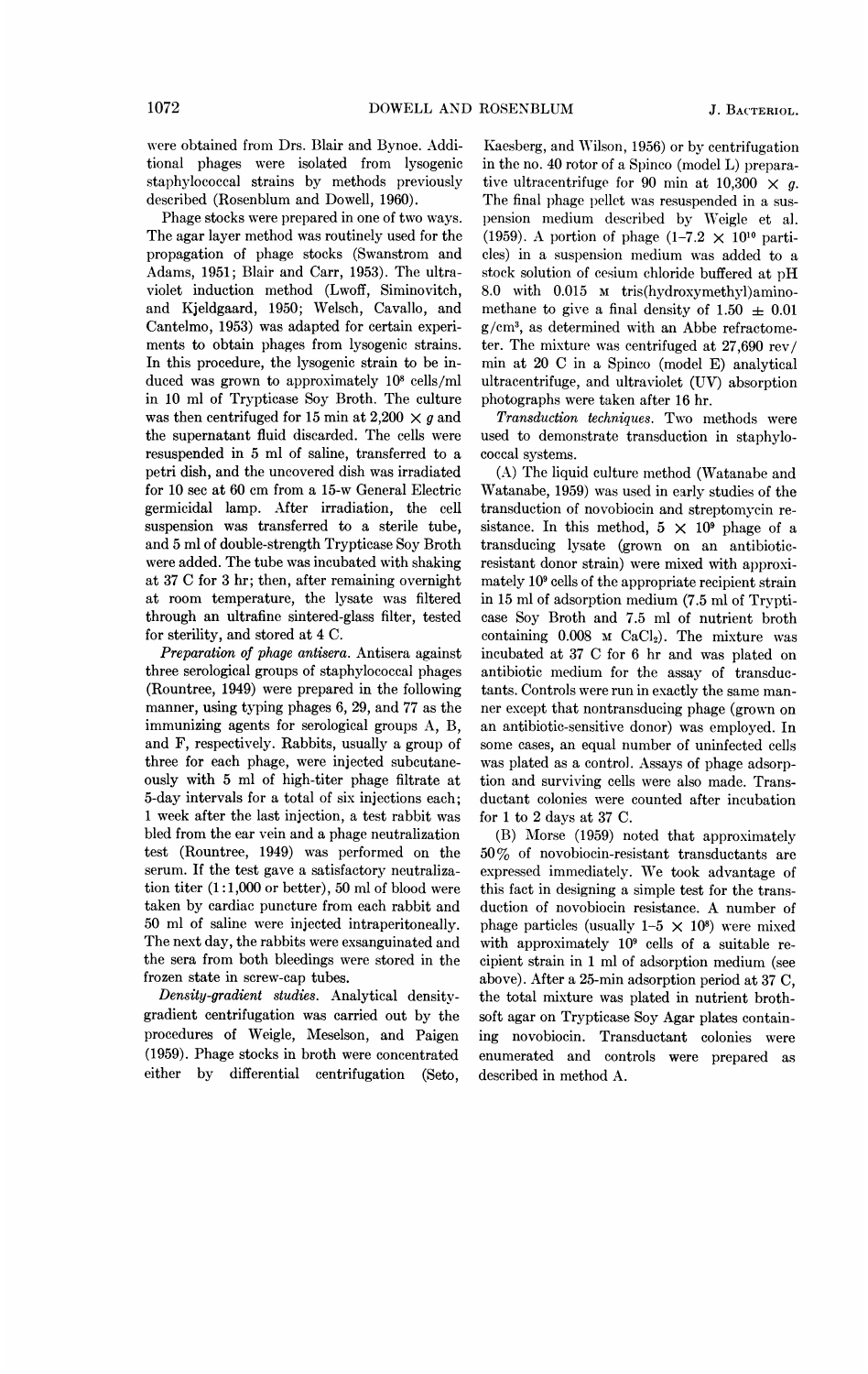#### RESULTS

Transducing phage from a triply lysogenic strain. An induced lysate from a lysogenic staphylococcal strain gave variable positive results in the transduction of streptomycin resistance. Closer examination revealed that this strain carried at least three phages. The results of transductional experiments with these phages (designated T, D, and C) are presented in Table 1. It is evident that only phage C is capable of generalized transduction. This phage belonged to serological group B; phages T and D were not members of groups A, B, or F.

Isolation of new transducing phages by means of the "Accu-Drop" spotter. The use by Hartman (unpublished data) of the "Accu-Drop" unit (The Sylvania Co.) in studying complementation in Salmonella suggested a method for detecting transducing phage. Preliminary experiments had shown that a cluster of novobiocin-resistant colonies developed within the area on a novobiocin agar plate where transducing phage C had been spotted on a sensitive strain. It thus seemed possible that additional transducing phages might be detected by a similar means.

Accordingly, novobiocin-resistant mutants were derived from 24 staphylococcal strains which represented all phage-typing groups and also included four nontypable strains. The novobiocin-resistant mutants were induced with UV irradiation, and the lysates were sterilized by filtration. Eighty-five staphylococcal strains were grown 4 to 5 hr in 2 ml of Trypticase Soy Broth, and individually spread on novobiocin agar plates. Each plate was then spotted with the 24 lysates by means of the "Accu-Drop" unit.

The plates were incubated at <sup>37</sup> C and examined after <sup>1</sup> to 2 days for clusters of novobiocin-resistant colonies. Two lysates gave such clusters. These phages, designated 5 and 15, were derived from propagating strain 75 and strain 2676. Serological studies showed that the number of transductions obtained with these lysates was markedly reduced by pretreatment of these phages with serological group B antiserum. For both phages, some of the recipient strains transduced were not sensitive to lysis by the phage preparation. The method described has the disadvantage of not detecting transducing phage that are noninducible and are therefore present in only small amounts in the induced lysates, but it does, however, permit the rapid

TABLE 1. Results of transductional studies with phages  $T, D, and C^*$ 

| Phage | Colonies on $2 \mu$ g<br>novobiocin/ml agar |    | Colonies on 500 $\mu$ g<br>streptomycin/ml agar |    |
|-------|---------------------------------------------|----|-------------------------------------------------|----|
|       | Experimental                                |    | Control Experimental Control                    |    |
| т     | 62                                          | 59 | 29                                              | 22 |
| D     | 30                                          | 25 | 12                                              | 22 |
| C     | 26,150                                      | 15 | 257                                             | 17 |

\* Recipient strains sensitive to  $\langle 10 \mu$ g streptomycin/ml and to 0.2  $\mu$ g novobiocin/ml. Experiments were performed as described in transduction method A.

screening of a large number of induced lysates for transducing activity against many possible recipient strains.

Isolation of phage  $\beta$ . Ritz and Baldwin (1961) reported that "mutants" of phages 42B, 47C, and 52 were capable of transduction. Since phages 42B and 47C belong to serological group A and since we had been unable to show transduction with them, we examined the propagating strain of these phages (P. S. 42B/47C) for the presence of a carried phage which might be the "mutant" described.

A novobiocin-resistant mutant was isolated from P. S. 42B/47C, and a UV-induced lysate was prepared. Two different phages could be demonstrated in this preparation. One phage, a turbid plaque-former, seemed devoid of transducing activity, but the other phage, a clearplaque type, was able to transduce novobiocin resistance; this phage was designated  $\beta$ . The results of a transduction experiment with  $\beta$  and typing phages 42B and 47C are- presented in Table 2. Serological studies of a single plaque isolate revealed that phage  $\beta$  is neutralized by both B and F antisera. The results suggest that the "mutant" phage isolated from typing phages 42B and 47C by Ritz and Baldwin (1961) may in reality be a phage carried by the propagating strain for these phages.

Transduction by staphylococcal typing phages. Because of the strong reaction of phage  $\beta$  with group F antisera, transduction with two group F typing phages (42D and 77) was attempted. Typing phage 42D is a serological variant of a phage originally belonging to group B (Rippon, 1952). The results of these studies showed that only phage 42D was able to transduce novobiocin resistance. In addition, four group A and four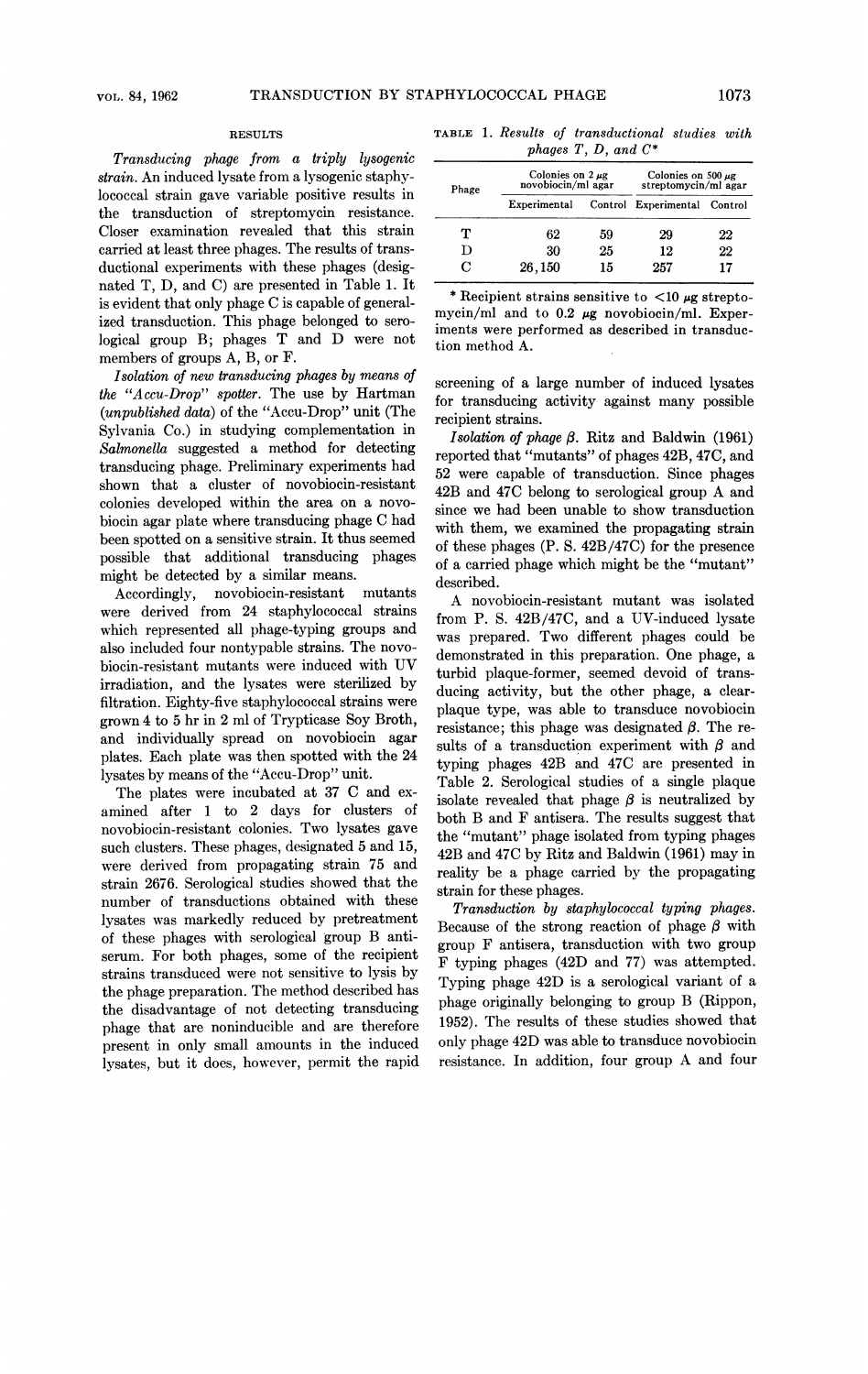|                         |  | <b>TABLE 2. Transduction experiments with phages</b> |  |  |  |
|-------------------------|--|------------------------------------------------------|--|--|--|
| $\beta$ , 42B, and 47C* |  |                                                      |  |  |  |

| Phage | Novobiocin-resistant colonies |         |  |
|-------|-------------------------------|---------|--|
|       | Experimental                  | Control |  |
| 47C   | 13                            | 6       |  |
| 42B   | 6                             |         |  |
|       | 116                           |         |  |

\* Experiment performed as described in transduction method B, except that  $1.56 \times 10^7$  particles of phage  $\beta$  were used.

TABLE 3. Transduction by staphylococcal typing phages\*

| Phage          | Serological<br>group | Total colonies on<br>novobiocin agar |         |
|----------------|----------------------|--------------------------------------|---------|
|                |                      | Experimental                         | Control |
| 54             | Α                    | 15                                   | 25      |
| 81             | А                    | 45                                   | 85      |
| 3 <sub>C</sub> | Α                    | 0                                    |         |
| 3A             | A                    | 0                                    | 0       |
| 44             | в                    | O                                    | O       |
| 31             | в                    | O                                    |         |
| 53             | в                    | 1,675                                | 5       |
| 42C            | в                    | 15                                   | 100     |
| 42D            | F                    | 94                                   | 23      |
| 77             | F                    | 2                                    | 18      |

\* Experiments performed as described in method A, except 42D and 77, tested by method B.

group B typing phages (including phage 53) were tested for their ability to transduce novobiocin resistance (Table 3). Of the eight group A and B phages tested, only phage 53 was capable of transduction. Typing phage 80 (serological group B) was later tested and found to have transducing activity, as reported by Ritz and Baldwin (1961). The three group B phages that did not transduce (42C, 44, and 31) differ from most other group B phages in that they are able to lyse cells on Brain Heart Infusion Agar. Ritz and Baldwin (1961) reported that Brain Heart Infusion or Heart Infusion Agar is necessary for the detection of transductants. We have found that Brain Heart Infusion Agar acts by selectively inhibiting the adsorption of group B phages, owing to lack of calcium available in the medium (Dowell and Rosenblum, 1961a). A summary of all tests for transducing ability is given in Table 4.

Density-gradient studies. The buoyant densities of phages C and 53 were compared with the

TABLE 4. Sunmmary of tests of transduction with staphylococcal phages

| Serological group         | Phages                                                    |  |
|---------------------------|-----------------------------------------------------------|--|
| <i>Transducing phages</i> |                                                           |  |
| B                         | $C, 15, 5, 53, 80$ (29, 79, 52A),*<br>$(52)$ <sup>+</sup> |  |
| B and F                   | β                                                         |  |
| F                         | 42D (derived from B)                                      |  |
| Nontransducing            |                                                           |  |
| phages                    |                                                           |  |
| А                         | 42B, 47C, 54, 81, 3A, 3C                                  |  |
| в                         | 44, 31, 42C                                               |  |
| F                         | 77                                                        |  |
| Not $A, B, or F$          | T, D                                                      |  |

\* Pattee and Baldwin (1961); not tested by us. <sup>t</sup> Ritz and Baldwin (1958); not tested by us.

densities of nontransducing phages from serological groups A (typing phage 54) and B (phage 44). The buoyant densities of phages C and 53 were the same and significantly greater than that of phage 54. Phage 44, however, had the same density as phages C and 53. There seems to be no correlation, therefore, between buoyant density and transducing ability, although buoyant density and serology may be correlated. Additional phages should be examined, however, to confirm this possibility.

### DISCUSSION

For quite some time it has been evident that staphylococcal phages do not comprise a homogenous group (Burnet and Lush, 1935). Probably the most significant division of these phages has been made on the basis of serology (Rountree, 1949; Rippon, 1956), which seems to reflect antigenic differences in the protein coat and is also correlated with differences in size (Seto et al., 1956; Ortel, 1959), calcium requirements (Rountree, 1951), stability (Rountree, 1949; Rippon, 1956), and other properties.

The present results indicate that transducing ability is also associated with serology, being a property primarily of group B phages. Edgar and Stocker (1961) also reported transduction by phage 53 and "other typing phages serologically related to it." With the limited number of phages tested, however, it cannot be stated that this is the only group that contains competent transducing phage. Typing phage 42D, one of the transducing phages described, is a serological group F but it originated from a group B phage